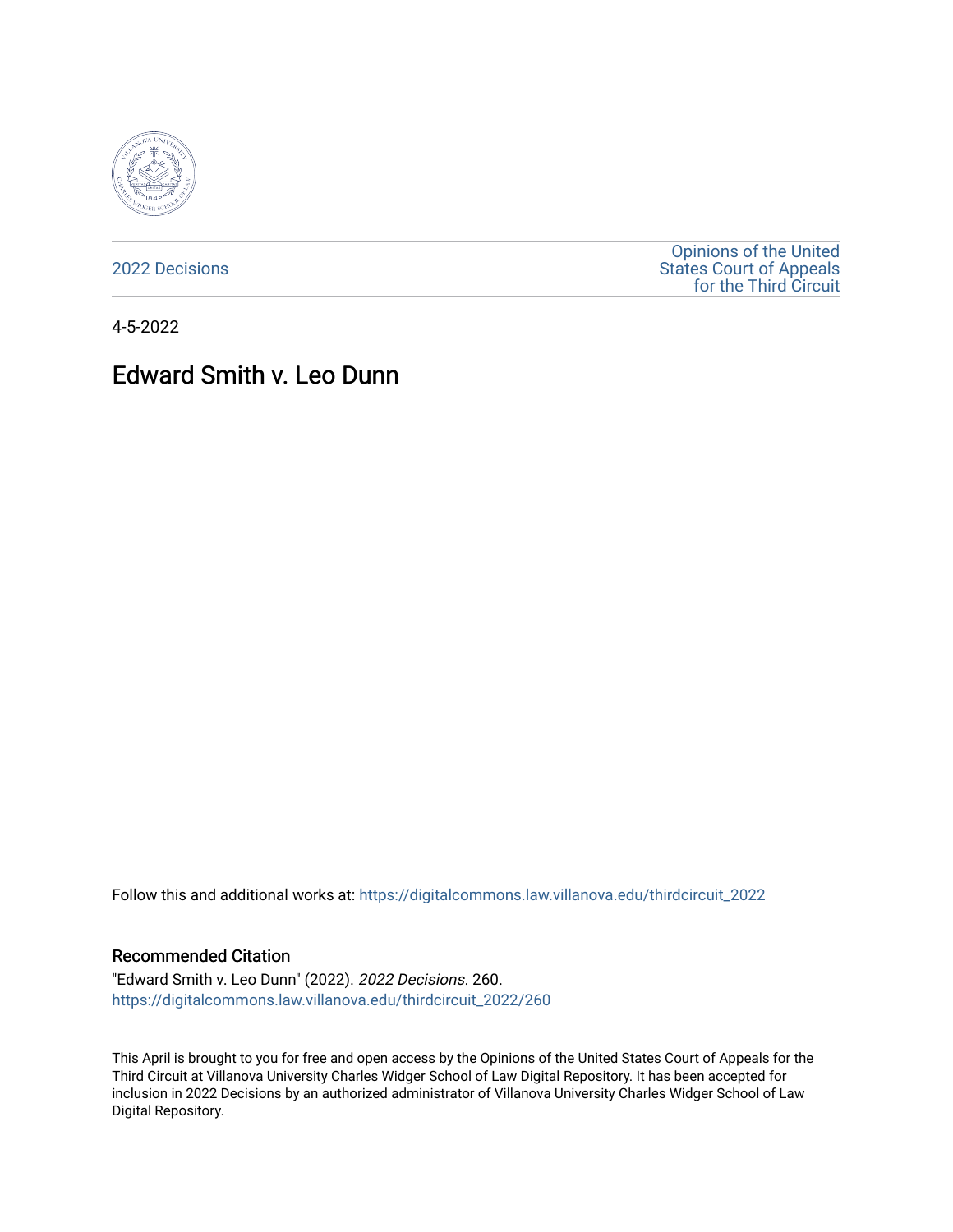### **NOT PRECEDENTIAL**

# UNITED STATES COURT OF APPEALS FOR THE THIRD CIRCUIT

\_\_\_\_\_\_\_\_\_\_\_

No. 20-2404 \_\_\_\_\_\_\_\_\_\_

### EDWARD SMITH, Appellant

v.

LEO DUNN, Chairman of Pennsylvania Board of Probation and Parole; JOHN DOE, Records Officer at SCI Pgh, April 2001

\_\_\_\_\_\_\_\_\_\_\_\_\_\_\_\_\_\_\_\_\_\_\_\_\_\_\_\_\_\_\_\_\_\_\_\_

On Appeal from the United States District Court for the Western District of Pennsylvania (D.C. Civil Action No. 2-18-cv-00212) District Judge: Honorable Arthur J. Schwab

\_\_\_\_\_\_\_\_\_\_\_\_\_\_\_\_\_\_\_\_\_\_\_\_\_\_\_\_\_\_\_\_\_\_\_\_

Submitted Pursuant to Third Circuit LAR 34.1(a) March 22, 2022 Before: RESTREPO, PHIPPS and COWEN<sup>\*</sup>, Circuit Judges

(Opinion filed: April 5, 2022)

<sup>\*</sup> The Honorable Robert E. Cowen participated in the decision in this case. Judge Cowen assumed inactive status on April 1, 2022 after submission date, but before the filing of the opinion. This opinion is filed by a quorum of the panel pursuant to 28 U.S.C. § 46(d) and Third Circuit I.O.P. Chapter 12.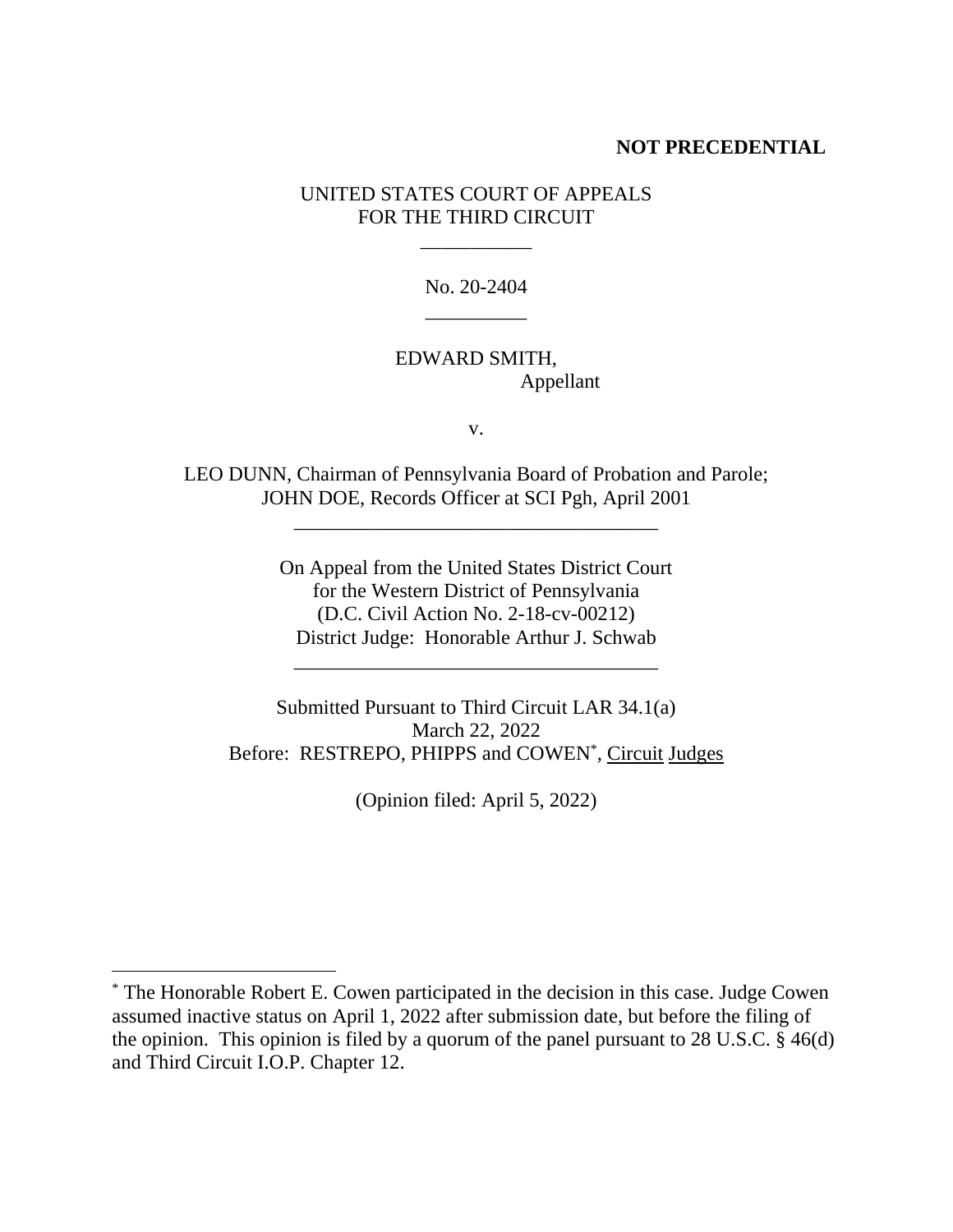# OPINION† \_\_\_\_\_\_\_\_\_\_\_

\_\_\_\_\_\_\_\_\_\_\_

#### PER CURIAM

Edward Smith, proceeding pro se, appeals from the District Court's order dismissing his complaint. For the following reasons, we will affirm.

I.

Smith is a Pennsylvania prisoner who was previously incarcerated at SCI-Pittsburgh. In February 2018, he commenced this action under 42 U.S.C. § 1983 against an unidentified (John Doe) Records Officer at SCI-Pittsburgh and Leo Dunn, the former Chairman of the Pennsylvania Board of Probation and Parole. In the operative second amended complaint, Smith claimed that the defendants violated his Eighth Amendment rights by failing to correct an error in his sentence calculation.

Specifically, Smith alleged that he contacted the Records Officer in April of 2001 and asked him to investigate whether his sentence had been inaccurately recorded, but the Records Officer never did so. Smith alleged that he also notified defendant Dunn of the error and asked him to "rescind and void" the parole violations he had incurred between January 2002 and April 2016 because "no sentence order existed or was valid to justify any and all parole violations during those years." Second Am. Compl. 3, ECF No. 74.

<sup>†</sup> This disposition is not an opinion of the full Court and pursuant to I.O.P. 5.7 does not constitute binding precedent.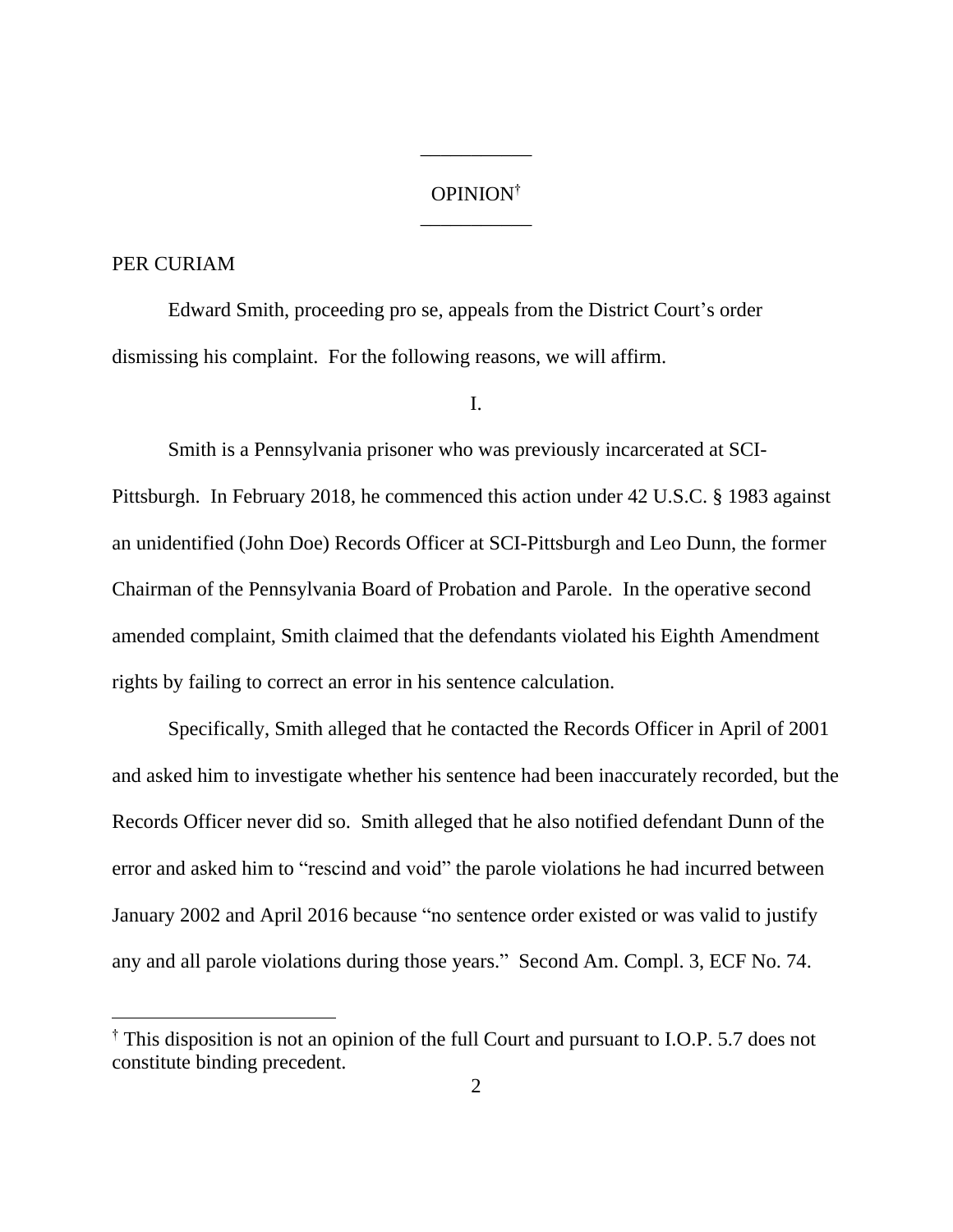According to Smith, Dunn likewise failed to take action. Lastly, Smith asserted that in 2014, while he was being held as a parole violator in a halfway house, he developed an infection that required hospitalization and surgery. According to Smith, he "would never have been in this situation had a valid order been issued while [he] was on parole in 2001." Id. at 5. Smith sought compensatory and punitive damages; a declaration that his constitutional rights had been violated; a declaration that the relevant parole violations were void; and an order directing the defendants to correct his records.

The defendants moved to dismiss the second amended complaint pursuant to Rule 12(b)(6) of the Federal Rules of Civil Procedure. The matter was referred to a Magistrate Judge who reviewed Smith's criminal history and explained that Smith's claims stem from an error as to whether the sentences he incurred for two robbery convictions in 1983 were intended to run concurrently or consecutively. The Magistrate Judge explained as follows.

First, on April 15, 1983, Smith was sentenced on a robbery conviction in the Court of Common Pleas of Allegheny County to a prison term of five years, ten months to eleven years, eight months. Approximately two months later, on or about June 9, 1983, he was sentenced on an unrelated robbery conviction to a prison term of ten years to twenty years. The sentencing order in the latter case specifically stated that "This sentence to begin and take effect at the expiration of sentence Defendant is now serving." Smith did not begin to serve the April 15, 1983 sentence until August 4, 1986, when he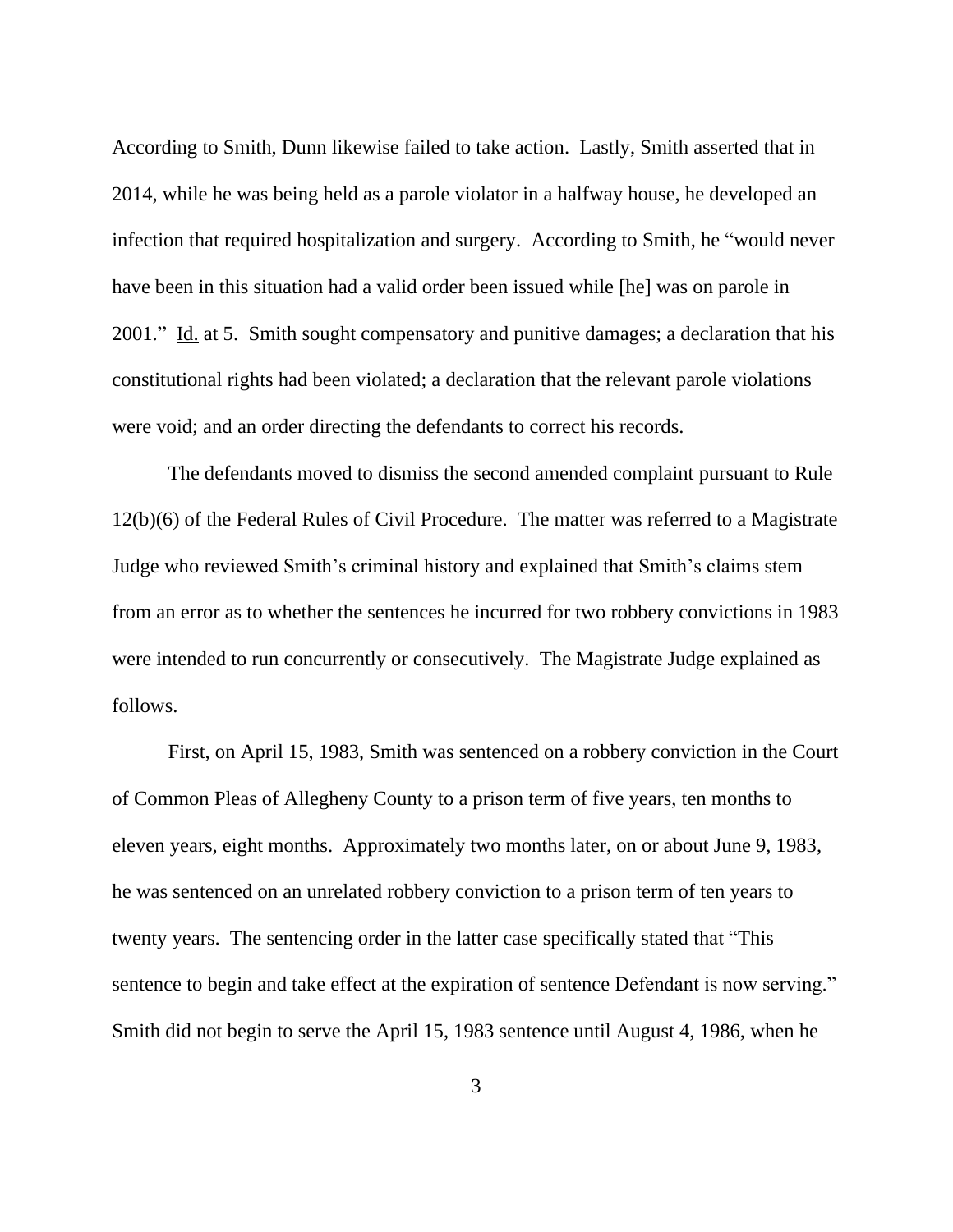had completed a prior sentence. At that time, the DOC calculated the two sentences to run consecutively resulting in an aggregate sentence of fifteen years, ten months to thirtyone years, eight months. Based on an aggregate sentence calculation, the DOC determined Smith's minimum date to be August 8, 2001, and maximum date to be June 8, 2017.

In 2001, Smith filed a petition pursuant to Pennsylvania's Post-Conviction Relief Act (PCRA) asserting that his sentences had been miscalculated. On January 25, 2002, the Court of Common Pleas granted Smith's petition and vacated the sentence imposed on June 9, 1983. The PRCA court again sentenced Smith to ten-to-twenty years' imprisonment but gave him 5,594 days' credit for time served. It appears, however, that the PCRA court's vacate order was never issued. More than fourteen years later, on October 5, 2016, the PCRA court recognized the error and reissued the January 25, 2002 order. The Parole Board and Department of Corrections (DOC) then modified its calculations accordingly.‡

Having reviewed the state-court and Parole Board records, the Magistrate Judge determined that Smith had failed to state Eighth Amendment claims against the Records Officer and Dunn because he had not alleged that they were personally involved in any wrongdoing, as required to obtain relief under 42 U.S.C. § 1983. The District Court

<sup>‡</sup> Smith was incarcerated on other charges at that time.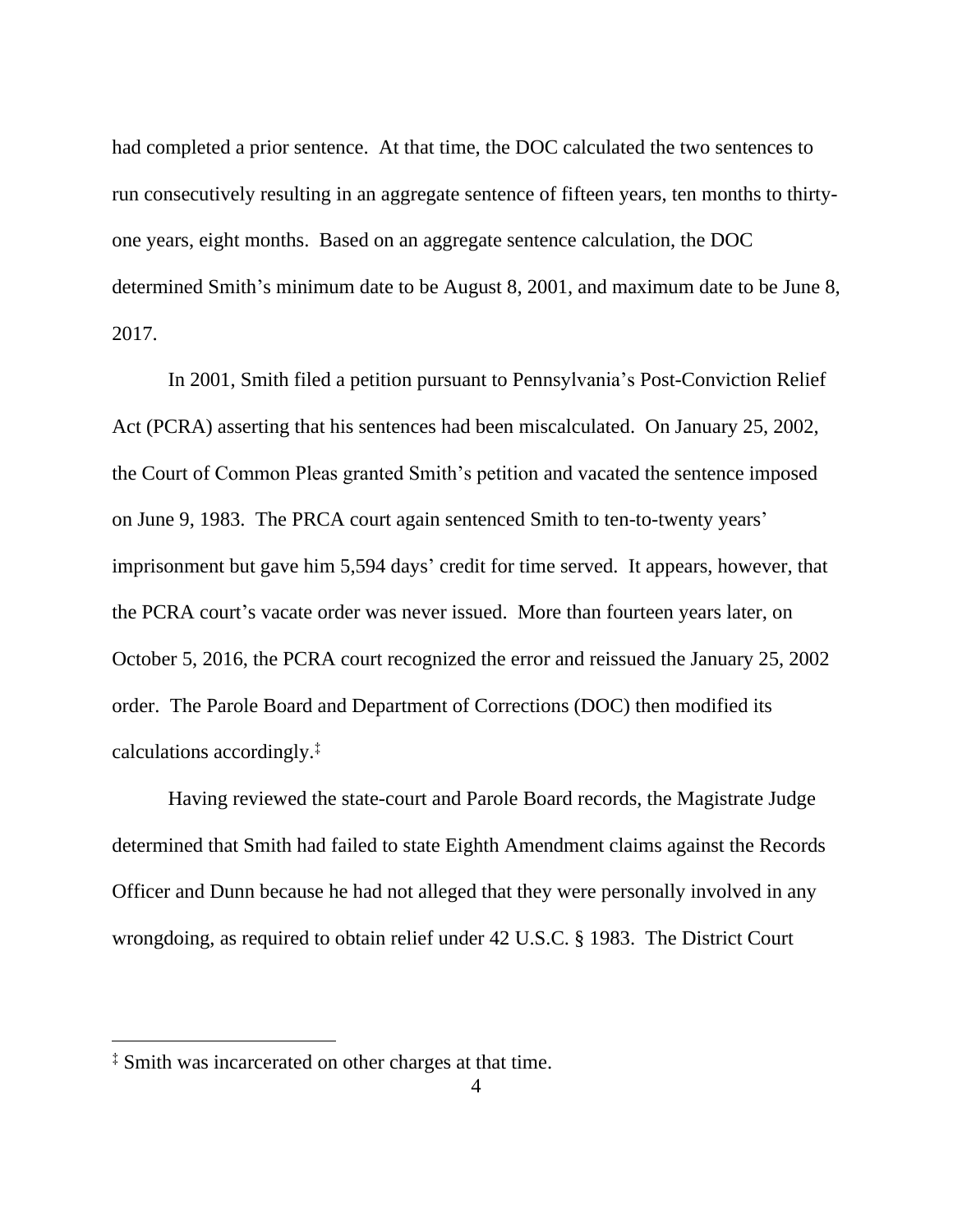agreed and, over Smith's objections, dismissed the second amended complaint. Smith appealed.

### II.

We have jurisdiction over this appeal under 28 U.S.C. § 1291. We exercise plenary review over a district court's dismissal pursuant to Rule 12(b)(6). Fleisher v. Standard Ins. Co., 679 F.3d 116, 120 (3d Cir. 2012). "To survive a motion to dismiss, a complaint must contain sufficient factual matter, accepted as true, to 'state a claim to relief that is plausible on its face.'" Ashcroft v. Iqbal, 556 U.S. 662, 678 (2009) (quoting Bell Atl. Corp. v. Twombly, 550 U.S. 544, 570 (2007)). We may affirm on any grounds supported by the record. See Hughes v. Long, 242 F.3d 121, 122 n.1 (3d Cir. 2001).

#### III.

We will affirm the District Court's dismissal of Smith's first two claims on alternative grounds. First, Smith's claim against the Records Officer was time-barred. The statute of limitations for a § 1983 claim is governed by Pennsylvania's two-year limitation period for personal injury claims. See Kach v. Hose, 589 F.3d 626, 634 (3d Cir. 2009). A cause of action accrues "when the plaintiff knew or should have known of the injury upon which the action is based." Sameric Corp. v. City of Phila., 142 F.3d 582, 599 (3d Cir. 1998). In this case, Smith's claim against the Records Officer clearly accrued in April 2001, when the Records Officer allegedly failed to investigate Smith's sentence calculation. Smith then had two years, or until April 2003, to initiate a § 1983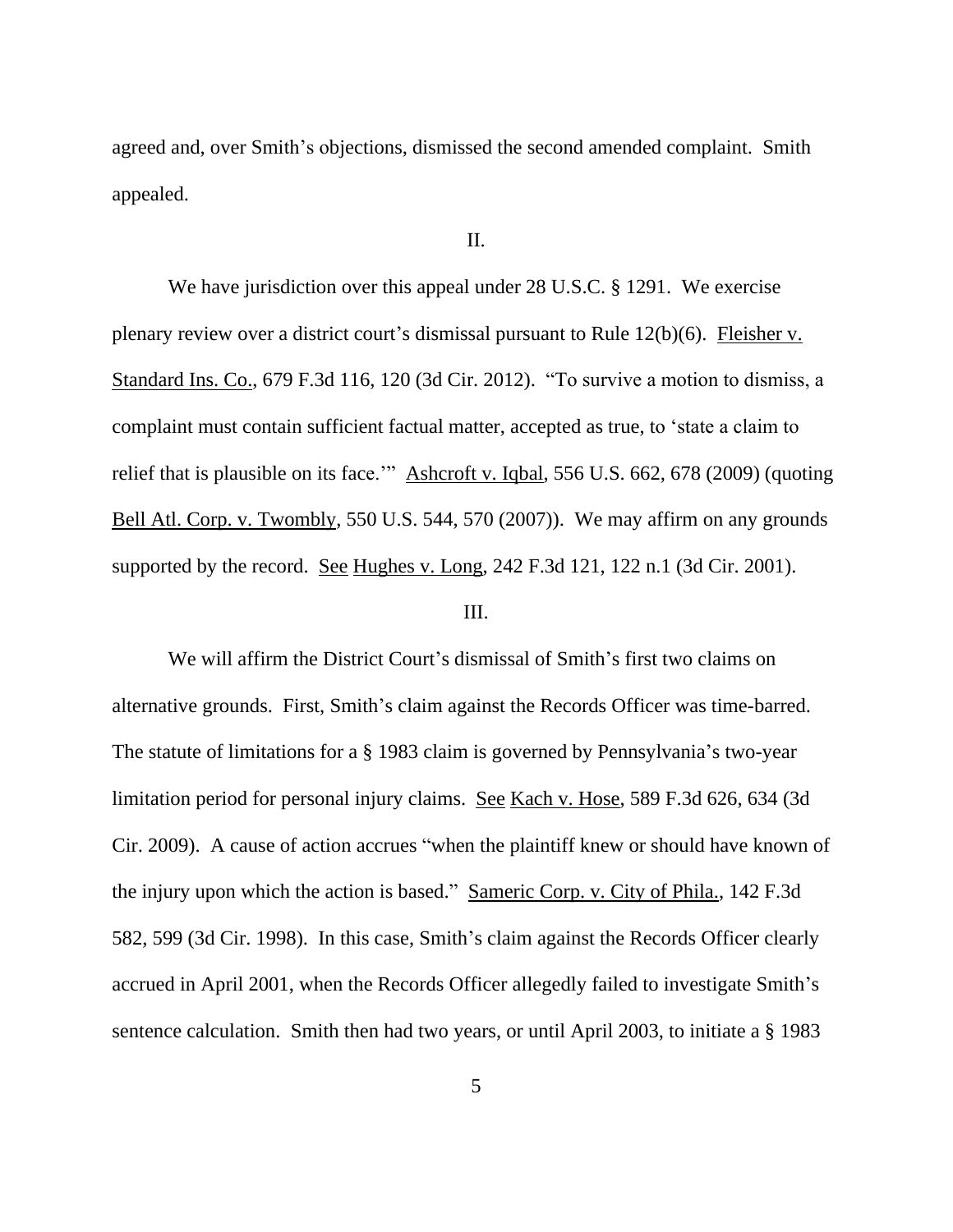action. This action, initiated in 2018, is untimely. Although Smith attempts to avoid this conclusion by invoking the "continuing violation doctrine," he does not allege that the Records Officer took any affirmative actions after April 2001. Therefore, that doctrine does not apply. See Cowell v. Palmer Twp., 263 F.3d 286, 293 (3d Cir. 2001) ("[A] continuing violation is occasioned by continual unlawful acts, not continual ill effects from an original violation." (quotation marks omitted)). §

Second, Smith's claim against Dunn—that Dunn "failed to rescind and void" the parole violations Smith incurred between 2002 and 2016—cannot be brought under § 1983 because it is a challenge to the fact of those convictions and not the conditions of his confinement. See Leamer v. Fauver, 288 F.3d 532, 542 (3d Cir. 2002). To the extent that Smith meant to assert that Dunn violated his constitutional rights by failing to remove these parole violations from his records, such claim is barred by the favorable termination rule of Heck v. Humphrey, 512 U.S. 477, 487 (1994) (holding that a § 1983 suit should be dismissed when a "judgment in favor of the plaintiff would necessarily imply the invalidity of his conviction or sentence . . . unless the plaintiff can demonstrate that the conviction or sentence has already been invalidated"). Furthermore, Smith failed

<sup>§</sup> Smith also alleged that the Records Officer affirmatively changed his sentence calculation, but Smith did not provide any additional facts to support this allegation. As a result, Smith did not state a facially plausible claim in this regard. See Iqbal, 566 U.S. at 678 ("A claim has facial plausibility when the plaintiff pleads factual content that allows the court to draw the reasonable inference that the defendant is liable for the misconduct alleged.").